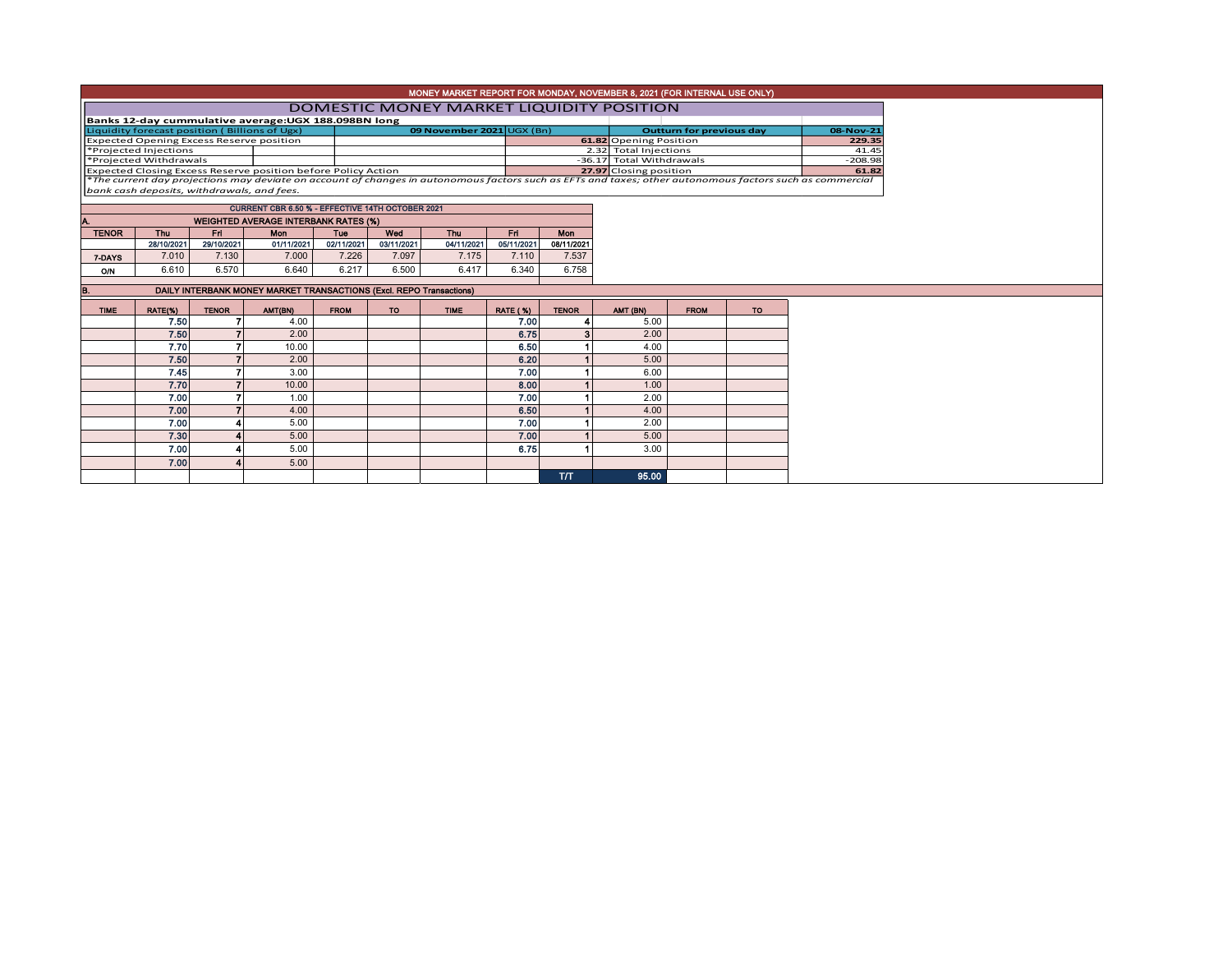| . . | <b>CBR AND THE 7- DAY WAR INTERBANK RATES</b> |  |
|-----|-----------------------------------------------|--|
|     |                                               |  |



| MONETARY POLICY OPERATIONS MATURITIES PROFILE: (11-NOV- 2021 TO 09-DEC- 2021)<br>D. |             |             |                          |             |             |              |  |  |  |  |  |  |  |
|-------------------------------------------------------------------------------------|-------------|-------------|--------------------------|-------------|-------------|--------------|--|--|--|--|--|--|--|
| <b>DATE</b>                                                                         | <b>THUR</b> | <b>THUR</b> | <b>THUR</b>              | <b>THUR</b> | <b>THUR</b> | <b>TOTAL</b> |  |  |  |  |  |  |  |
|                                                                                     | 11-Nov-21   | 18-Nov-21   | 25-Nov-21                | 02-Dec-21   | 09-Dec-21   |              |  |  |  |  |  |  |  |
| <b>REPO</b>                                                                         | 646.17      |             |                          |             |             | 646.17       |  |  |  |  |  |  |  |
| <b>REV REPO</b>                                                                     | ۰           | ۰           | ۰                        | ۰           | ۰           |              |  |  |  |  |  |  |  |
| <b>BOU BILL/DEI</b>                                                                 | ۰           | 431.25      | $\overline{\phantom{a}}$ | 180.00      |             | 611.25       |  |  |  |  |  |  |  |
| <b>TOTALS</b>                                                                       | 646.17      | 431.25      | ٠                        | 180.00      | ٠           | 1.257.42     |  |  |  |  |  |  |  |

Total O/S Deposit Auction & BOU Bill balances held by BOU up to 30 December 2021: UGX 722 BN

Total O/S Repo, Reverse Repo, BOU Bill balances held by BOU: UGX 1,368 BN

|                 | (EI) STOCK OF TREASURY SECURITIES         |             |                                                                                       |                 | $E$ ii)      | <b>MONETARY POLICY MARKET OPERATIONS</b>                 |               |            |              |              |  |  |
|-----------------|-------------------------------------------|-------------|---------------------------------------------------------------------------------------|-----------------|--------------|----------------------------------------------------------|---------------|------------|--------------|--------------|--|--|
|                 | LAST TBIILS ISSUE DATE: 28-OCTOBER-2021   |             |                                                                                       |                 |              | (VERTICAL REPOS, REV-REPOS, DEPOSIT AUCTIONS & BOU BILL) |               |            |              |              |  |  |
|                 | On-the-run O/S T-BILL STOCKs (Bns-UGX)    |             | 5,933,70                                                                              | 09/11/2021      | <b>OMO</b>   | <b>ISSUE DATE</b>                                        | <b>AMOUNT</b> | <b>WAR</b> | <b>RANGE</b> | <b>TENOR</b> |  |  |
|                 | On-the-run O/S T-BONDSTOCKs(Bns-UGX)      |             | 21,558.63                                                                             | 09/11/2021 DAUT |              | $07$ -Oct                                                | 9.95          | 6.985      |              | 28           |  |  |
|                 | <b>TOTAL TBILL &amp; TBOND STOCK- UGX</b> |             | 27,492.33                                                                             |                 | <b>DAUT</b>  | $07$ -Oct -                                              | 0.99          | 7.003      |              | 56           |  |  |
| O/S=Outstanding |                                           |             |                                                                                       |                 | <b>DAUT</b>  | $07$ -Oct                                                | 19.67         | 7.375      |              | 84           |  |  |
| <b>MATURITY</b> | TOTAL STOCK YTM (%)                       |             | <b>CHANGE IN</b>                                                                      |                 | <b>REPO</b>  | 08-Oct                                                   | 180.00        | 6.500      |              |              |  |  |
|                 | (BN UGX)                                  | AT CUT OFF* | YTM (+/-)                                                                             |                 | <b>REPO</b>  | $11$ -Oct $-$                                            | 80.00         | 6.500      |              |              |  |  |
| 91              | 105.10                                    | 6.539       | $-0.190$                                                                              |                 | <b>REPO</b>  | $12$ -Oct                                                | 168.00        | 6.500      |              |              |  |  |
| 182             | 418.05                                    | 8.419       | 0.087                                                                                 |                 | <b>REPO</b>  | 13-Oct                                                   | 138.00        | 6.500      |              |              |  |  |
| 364             | 5,410.55                                  | 10.150      | 0.150                                                                                 |                 | <b>REPO</b>  | 14-Oct                                                   | 228.00        | 6.500      |              |              |  |  |
| 2YR             | 200.00                                    | 10.000      | $-1.500$                                                                              |                 | <b>REPO</b>  | $25$ -Oct                                                | 230.00        | 6.500      |              |              |  |  |
| 3YR             |                                           | 13.100      | 1.710                                                                                 |                 | <b>REPO</b>  | $26$ -Oct                                                | 88.50         | 6.500      |              |              |  |  |
| 5YR             | 1,219.91                                  | 13.000      | $-0.410$                                                                              |                 | <b>REPO</b>  | $27 - Oct$                                               | 227.00        | 6.500      |              |              |  |  |
| 10YR            | 10,109.18                                 | 13.500      | $-0.239$                                                                              |                 | <b>REPO</b>  | 28-Oct                                                   | 251.00        | 6.500      |              |              |  |  |
| 15YR            | 8.469.61                                  | 15.500      | 1.410                                                                                 |                 | <b>REPO</b>  | 02-Nov                                                   | 128,00        | 6.500      |              |              |  |  |
| <b>20YR</b>     | 1,559.93                                  | 15.500      | $-0.450$                                                                              |                 | <b>REPO</b>  | 04-Nov                                                   | 408.50        | 6.500      |              |              |  |  |
|                 |                                           |             | Cut OFF is the lowest price/ highest yield that satisfies the auction awarded amount. |                 | <b>BBILL</b> | $04$ -Nov $-$                                            | 135.27        | 7.012      |              | 28           |  |  |
|                 |                                           |             |                                                                                       | <b>BBILL</b>    | 04-Nov -     | 9.89                                                     | 7.003         |            | 56           |              |  |  |
|                 |                                           |             |                                                                                       |                 | <b>BBILL</b> | $04-Nov$                                                 | 59.97         | 7.452      |              | 84           |  |  |
|                 |                                           |             |                                                                                       |                 | <b>REPO</b>  | $05-Nov$                                                 | 68.00         | 6.500      |              |              |  |  |
|                 |                                           |             |                                                                                       |                 | <b>REPO</b>  | 08-Nov                                                   | 169.00        | 6.500      |              |              |  |  |

WAR-Weighted Average Rate